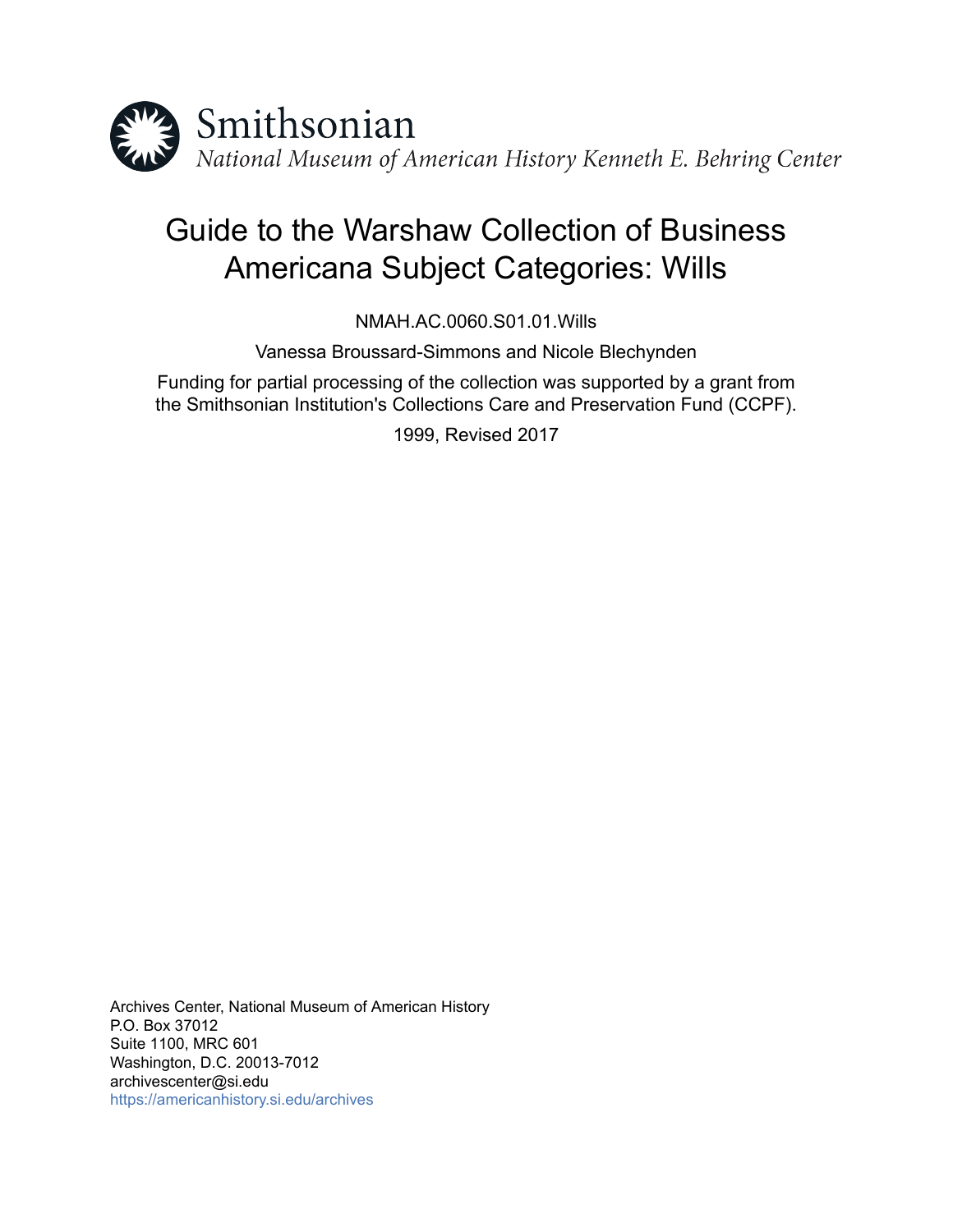## **Table of Contents**

<span id="page-1-0"></span>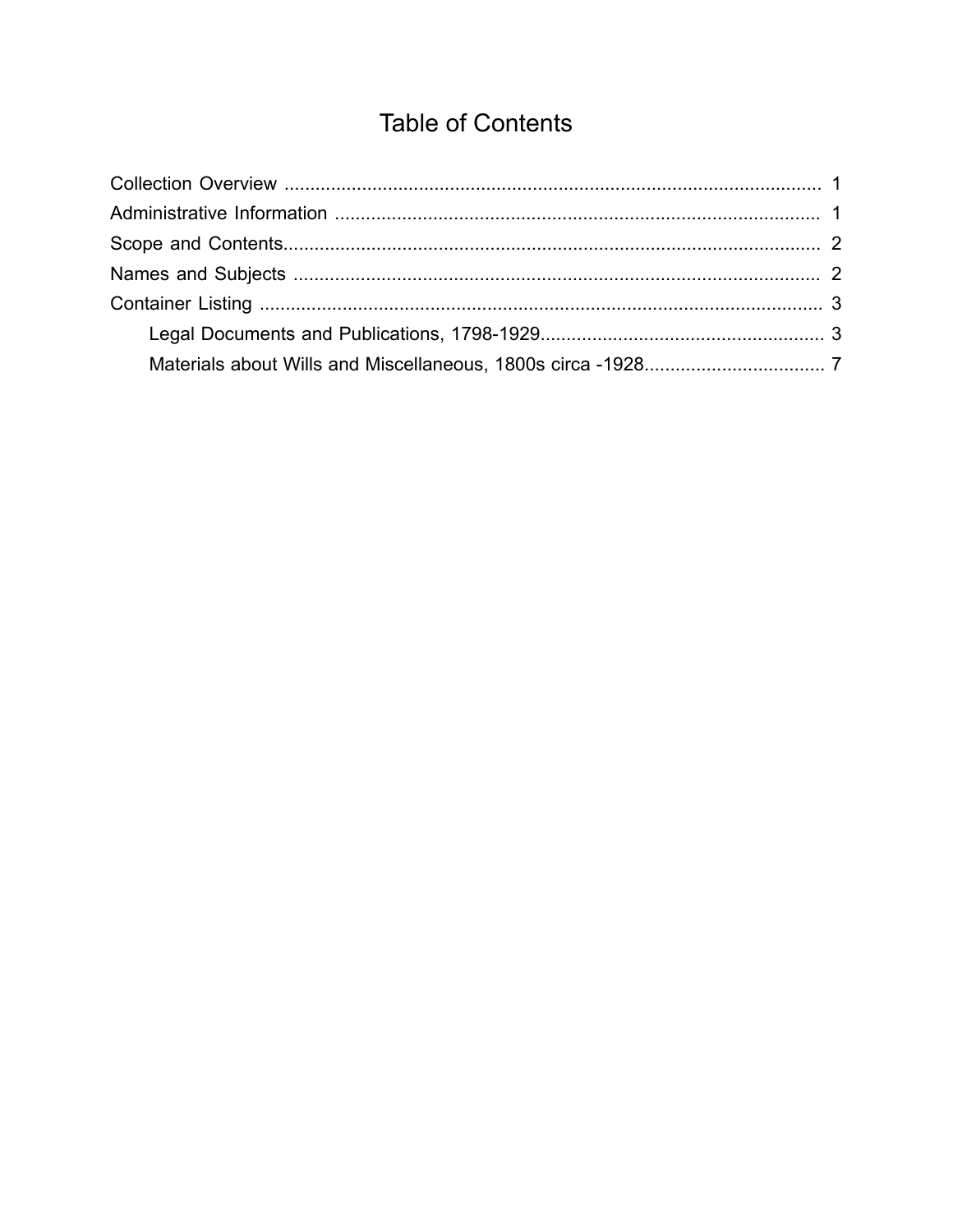## <span id="page-2-0"></span>**Collection Overview**

| <b>Repository:</b> | Archives Center, National Museum of American History                                                                                                                                                                                                                                                                                                                                                                                                                                                                                                                                                                                       |  |  |  |
|--------------------|--------------------------------------------------------------------------------------------------------------------------------------------------------------------------------------------------------------------------------------------------------------------------------------------------------------------------------------------------------------------------------------------------------------------------------------------------------------------------------------------------------------------------------------------------------------------------------------------------------------------------------------------|--|--|--|
| Title:             | Warshaw Collection of Business Americana Subject Categories: Wills                                                                                                                                                                                                                                                                                                                                                                                                                                                                                                                                                                         |  |  |  |
| Date:              | circa 1762-1929                                                                                                                                                                                                                                                                                                                                                                                                                                                                                                                                                                                                                            |  |  |  |
| Identifier:        | NMAH.AC.0060.S01.01. Wills                                                                                                                                                                                                                                                                                                                                                                                                                                                                                                                                                                                                                 |  |  |  |
| Creator:           | Warshaw, Isadore, 1900-1969                                                                                                                                                                                                                                                                                                                                                                                                                                                                                                                                                                                                                |  |  |  |
| Extent:            | 0.31 Cubic feet (consisting of .5 box, 2 folder, 2 oversize folders.)                                                                                                                                                                                                                                                                                                                                                                                                                                                                                                                                                                      |  |  |  |
| Language:          | English.                                                                                                                                                                                                                                                                                                                                                                                                                                                                                                                                                                                                                                   |  |  |  |
| Summary:           | A New York bookseller, Warshaw assembled this collection over nearly<br>fifty years. The Warshaw Collection of Business Americana: Wills forms<br>part of the Warshaw Collection of Business Americana, Subseries 1.1:<br>Subject Categories. The Subject Categories subseries is divided into<br>470 subject categories based on those created by Mr. Warshaw. These<br>subject categories include topical subjects, types or forms of material,<br>people, organizations, historical events, and other categories. An<br>overview to the entire Warshaw collection is available here: Warshaw<br><b>Collection of Business Americana</b> |  |  |  |

## <span id="page-2-1"></span>**Administrative Information**

### Acquisition Information

Wills is a portion of the Business Ephemera Series of the Warshaw Collection of Business Americana, Accession AC0060 purchased from Isadore Warshaw in 1967. Warshaw continued to accumulate similar material until his death, which was donated in 1971 by his widow, Augusta. For a period after acquisition, related materials from other sources (of mixed provenance) were added to the collection so there may be content produced or published after Warshaw's death in 1969. This practice has since ceased.

#### Materials in the Archives Center

Archives Center Collection of Business Americana (AC0404)

### Forms Part Of

Forms part of the Warshaw Collection of Business [Americana](http://sova.si.edu/record/NMAH.AC.0060) .

#### Missing Title:

- [Series 1: Business Ephemera](http://sova.si.edu/record/NMAH.AC.0060.S01)
- [Series 2: Other Collection Divisions](http://sova.si.edu/record/NMAH.AC.0060.S02)
- Series 3: Isadore [Warshaw](http://sova.si.edu/record/NMAH.AC.0060.S03) Personal Papers
- [Series 4: Photographic Reference Material](http://sova.si.edu/record/NMAH.AC.0060.S04)

#### Processing Information

In 2016, with funding provided by the Smithsonian Institution's Collections Care and Preservation Fund, the Archives Center at the National Museum of American History implemented the use of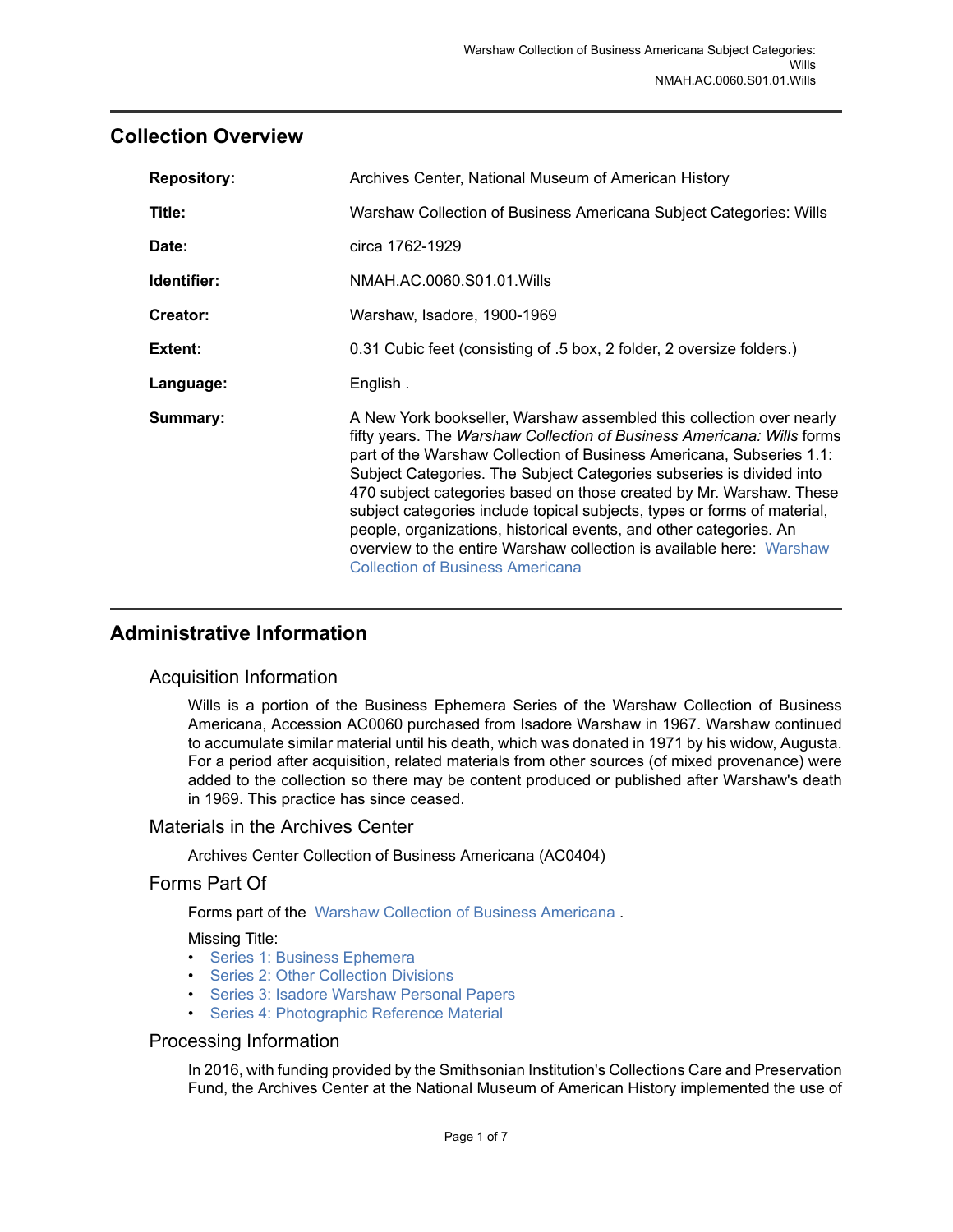minimal level processing standards to increase information about and facilitate access to more of our collections.

A large portion of stored material from the original acquisition received minimal level processing, which resulted in additions to this Subject category. This effort included basic arrangement and replacement of non-archival housing for long-term stability, but staples and other fasteners have not all been removed. Revisions to the encoded finding aid were made to reflect the added content in context to the previously processed material.

Minimal level processing and enhancement of the machine-readable finding aid completed by Nicole Blechynden, September 2017.

#### Preferred Citation

Warshaw Collection of Business Americana Subject Categories: Wills, Archives Center, National Museum of American History, Smithsonian Institution

#### **Restrictions**

Collection is open for research. Some items may be restricted due to fragile condition.

#### Conditions Governing Use

Collection items available for reproduction, but the Archives Center makes no guarantees concerning copyright restrictions. Other intellectual property rights may apply. Archives Center cost-recovery and use fees may apply when requesting reproductions.

## <span id="page-3-0"></span>**Scope and Contents**

This subject category-Wills-consists primarily of last wills and testaments from nineteenth-century America. Other material dealing with property ownership and transfer and materials about wills makes up a smaller portion of this category. Most of the material is from the east coast primarily New York, Pennsylvania, and Massachusetts though other location in America and the United Kingdom are represented.

Series 1, Last Wills and Testaments and Related Documents, 1762-1923, includes last wills and testaments, copies of wills, papers related to the creation and registration of wills, correspondence regarding wills, estate expenses and inventories. Materials are arranged in alphabetical order by name

Series 2, Materials about Wills and Miscellaneous, 1800s circa-1928, contains two examples of wills and two printed volumes by the Metropolitan Trust Company and the Marine Trust Company, respectively, about how to write wills. Other materials are a grant for power of attorney from Joseph and Martha Warren in 1842 and a list of accounts from Jacob Stout relating to the guardianship of Rebecca Allu from 1796. Materials are arranged by examples then publications; other material is located in the oversized folder by name.

## <span id="page-3-1"></span>Names and Subject Terms

This collection is indexed in the online catalog of the Smithsonian Institution under the following terms:

Types of Materials:

Business ephemera Ephemera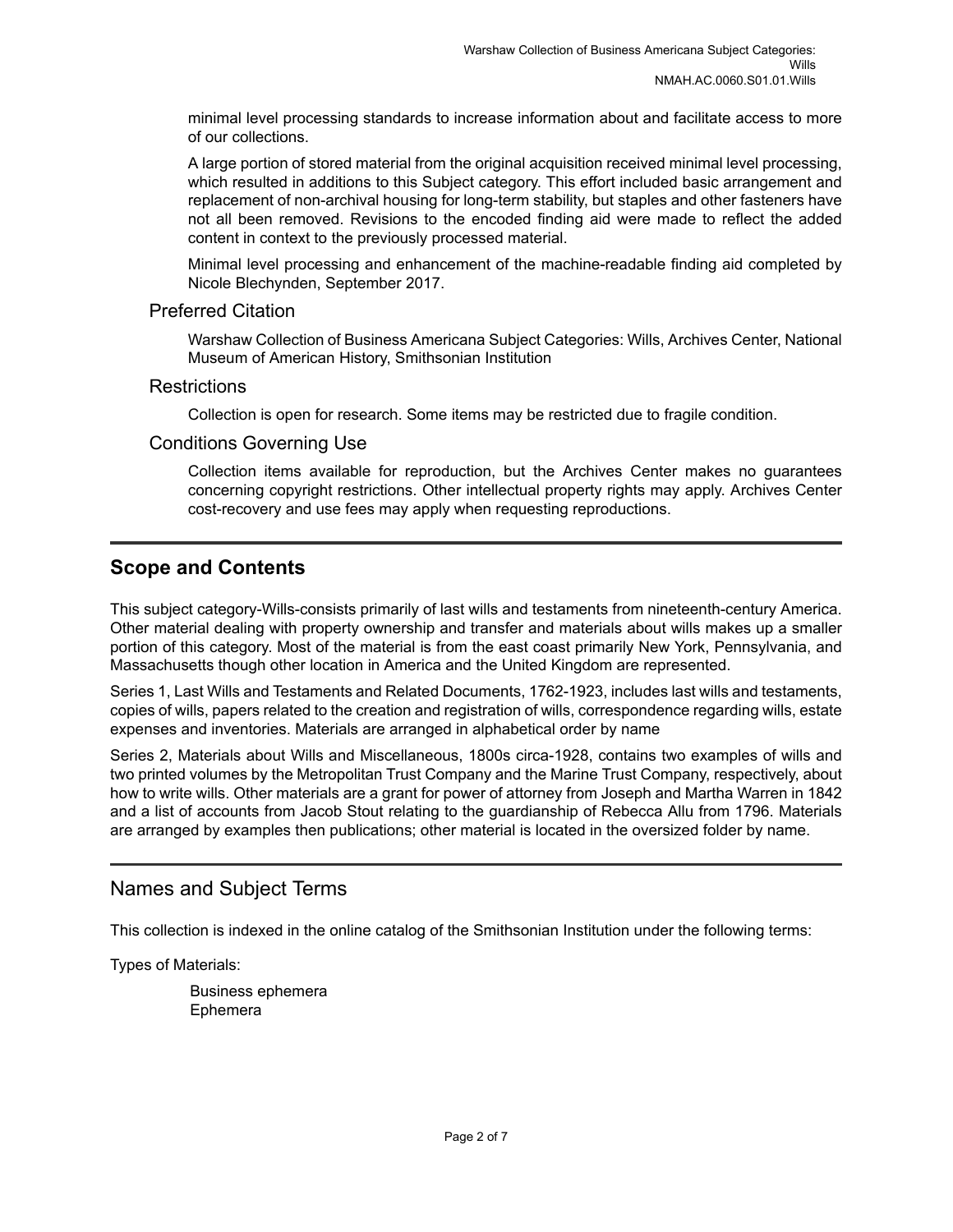## <span id="page-4-0"></span>**Container Listing**

<span id="page-4-1"></span>

| Legal Documents and Publications, 1798-1929 |                                                                                                                                                                                                                                                                                                                                                                                               |  |  |  |
|---------------------------------------------|-----------------------------------------------------------------------------------------------------------------------------------------------------------------------------------------------------------------------------------------------------------------------------------------------------------------------------------------------------------------------------------------------|--|--|--|
|                                             | Last Wills and Testaments and Related Documents, 1762-1923<br>and Testaments and Related<br>Last Wills<br>Notes:<br>Documents,<br>1762-1923, includes last wills and testaments, copies of<br>wills, papers related to the creation and registration of<br>wills, correspondence regarding wills, estate expenses and<br>inventories. Materials are arranged in alphabetical order by<br>name |  |  |  |
| Box 1, Folder 1                             | Adams, William Dr.<br>Estate Expenses, 1827, Location Unknown<br>Notes:                                                                                                                                                                                                                                                                                                                       |  |  |  |
| Box 1, Folder 2                             | Austin, Sarah<br>Notes:<br>Will, 1879, Mobile County, Alabama                                                                                                                                                                                                                                                                                                                                 |  |  |  |
| Box 1, Folder 3                             | Baker, Abraham<br>Notes:<br>Will, February 1881, Philadelphia, Pennsylvania                                                                                                                                                                                                                                                                                                                   |  |  |  |
| Box 1, Folder 4                             | Bloomer, Walton S.<br>Notes:<br>Will, 1909, Albany, New York                                                                                                                                                                                                                                                                                                                                  |  |  |  |
| Box 1, Folder 1                             | Bogert, Jacobus<br>Notes:<br>Copy of Will, November 1809, New York, New York                                                                                                                                                                                                                                                                                                                  |  |  |  |
| Oversize 70, Folder<br>1                    | Bogert, John<br>Notes:<br>Copy of Will, July 1817, New York, New York                                                                                                                                                                                                                                                                                                                         |  |  |  |
| Oversize 70, Folder<br>4                    | Brower, Jacobus<br>1872, Trenton, New Jersey<br>Notes: Notes:                                                                                                                                                                                                                                                                                                                                 |  |  |  |
| Box 1, Folder 5                             | Burgin, Joseph<br>Notes:<br>Will, 1843, Philadelphia, Pennsylvania                                                                                                                                                                                                                                                                                                                            |  |  |  |
| Box 1, Folder 5                             | Colby, William C.<br>Receipt of Payment for drafting of will, June 1885, New<br>Notes:<br>York                                                                                                                                                                                                                                                                                                |  |  |  |
| Box 1, Folder 6                             | Condon, James<br>Notes:<br>Will, 1895, Wilson, New York                                                                                                                                                                                                                                                                                                                                       |  |  |  |
| Box 1, Folder 7                             | Cook, Abigail<br>Notes:<br>Will, 1860, Mendon, Massachusetts                                                                                                                                                                                                                                                                                                                                  |  |  |  |
| Box 1, Folder 8                             | Cornell, Zebulon<br>Will, 1834, White Creek, New York<br>Notes:                                                                                                                                                                                                                                                                                                                               |  |  |  |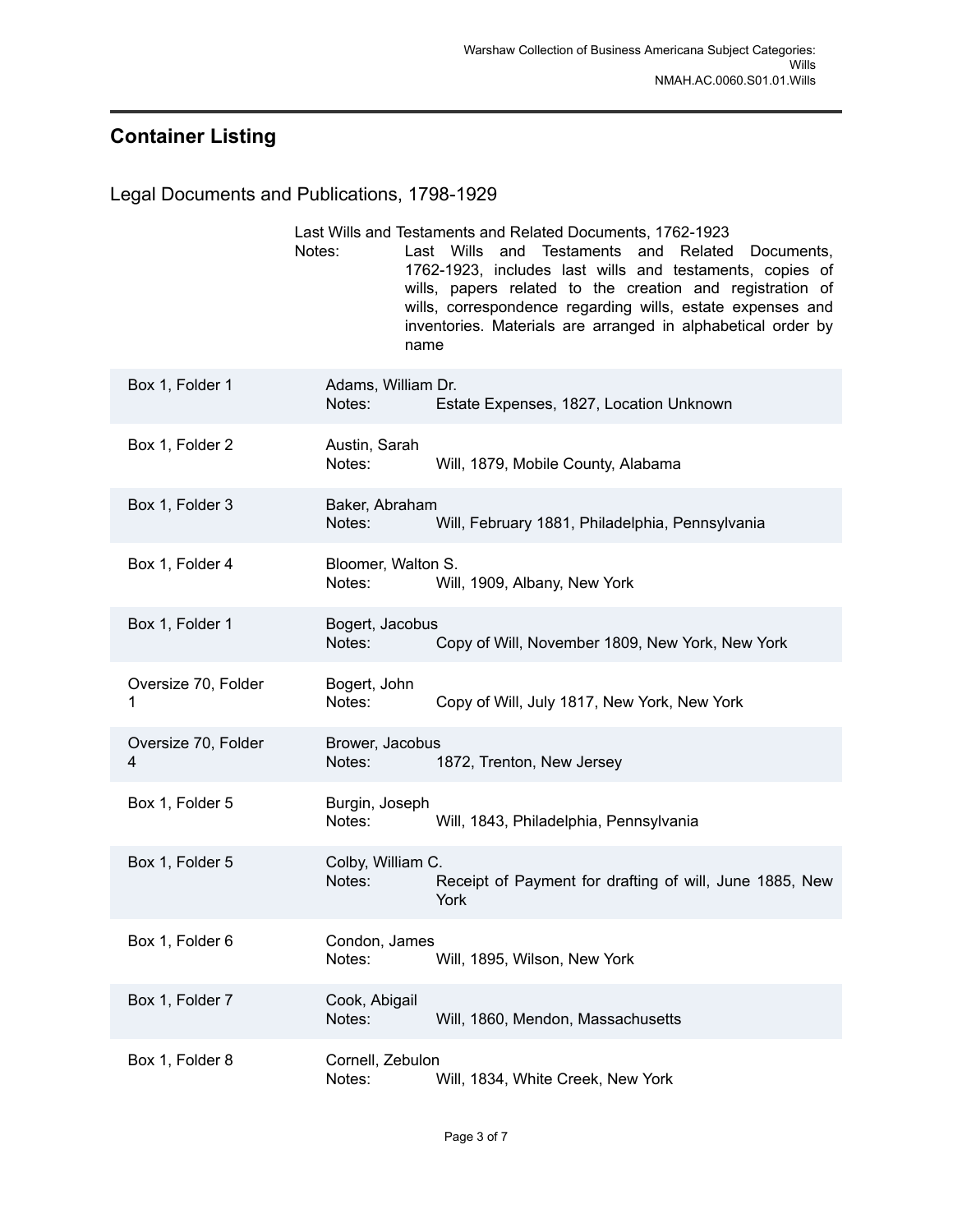| Box 1, Folder 9  | Cresson, Benjamin<br>Notes:<br>Will, 1827, Philadelphia, Pennsylvania                                          |  |
|------------------|----------------------------------------------------------------------------------------------------------------|--|
| Box 1, Folder 10 | Cresson, Deborah<br>Notes:<br>Will, 1852, Philadelphia, Pennsylvania                                           |  |
| Box 1, Folder 11 | Crossan, Thomas<br>Will, July 1791, April 1792, Belfas Township, Pennsylvania<br>Notes:                        |  |
| Box 1, Folder 12 | Dibble, Sherman<br>Notes:<br>Will, 1867, Orleans County, New York                                              |  |
| Box 1, Folder 13 | Eastman, James H.<br>Notes:<br>Will, 1878, Concord, New Hampshire                                              |  |
| Box 1, Folder 14 | Exline, John<br>Notes:<br>Application for Will, 1849, Bedford, Pennsylvania                                    |  |
| Box 1, Folder 15 | Gates, Caleb<br>Will and Receipt, 1816, Schenectady, New York<br>Notes:                                        |  |
| Box 1, Folder 15 | Girlling, Thomas, L.<br>Notes:<br>1826, Wooster, Massachusetts                                                 |  |
| Box 1, Folder 16 | Hassinger, David S.<br>Notes:<br>Will, 1862, Philadelphia, Pennsylvania                                        |  |
| Box 1, Folder 16 | Hopkins, William<br>Notes:<br>1873, Location Unknown                                                           |  |
| Box 1, Folder 17 | Jermain, Alanson<br>Will, November 1876, Hempstead, New York<br>Notes:                                         |  |
| Box 1, Folder 18 | Jermain, Barclay<br>Will, December 1882, Albany, New York<br>Notes:                                            |  |
| Box 1, Folder 18 | Jones, Henry<br>Notes:<br>March 1895, Location Unknown                                                         |  |
| Box 1, Folder 18 | Kittredge, Hannah<br>Notes:<br>January 1878, Salem, Massachusetts                                              |  |
| Box 1, Folder 19 | Lansing, Abraham I.<br>Notes:<br>Will and Estate Evaluation, April 1806, Rensselaer County,<br><b>New York</b> |  |
| Box 1, Folder 19 | Lawrence Townley Estate<br>October 1885, Location Unknown<br>Notes:                                            |  |
| Box 1, Folder 20 | Linacre, James                                                                                                 |  |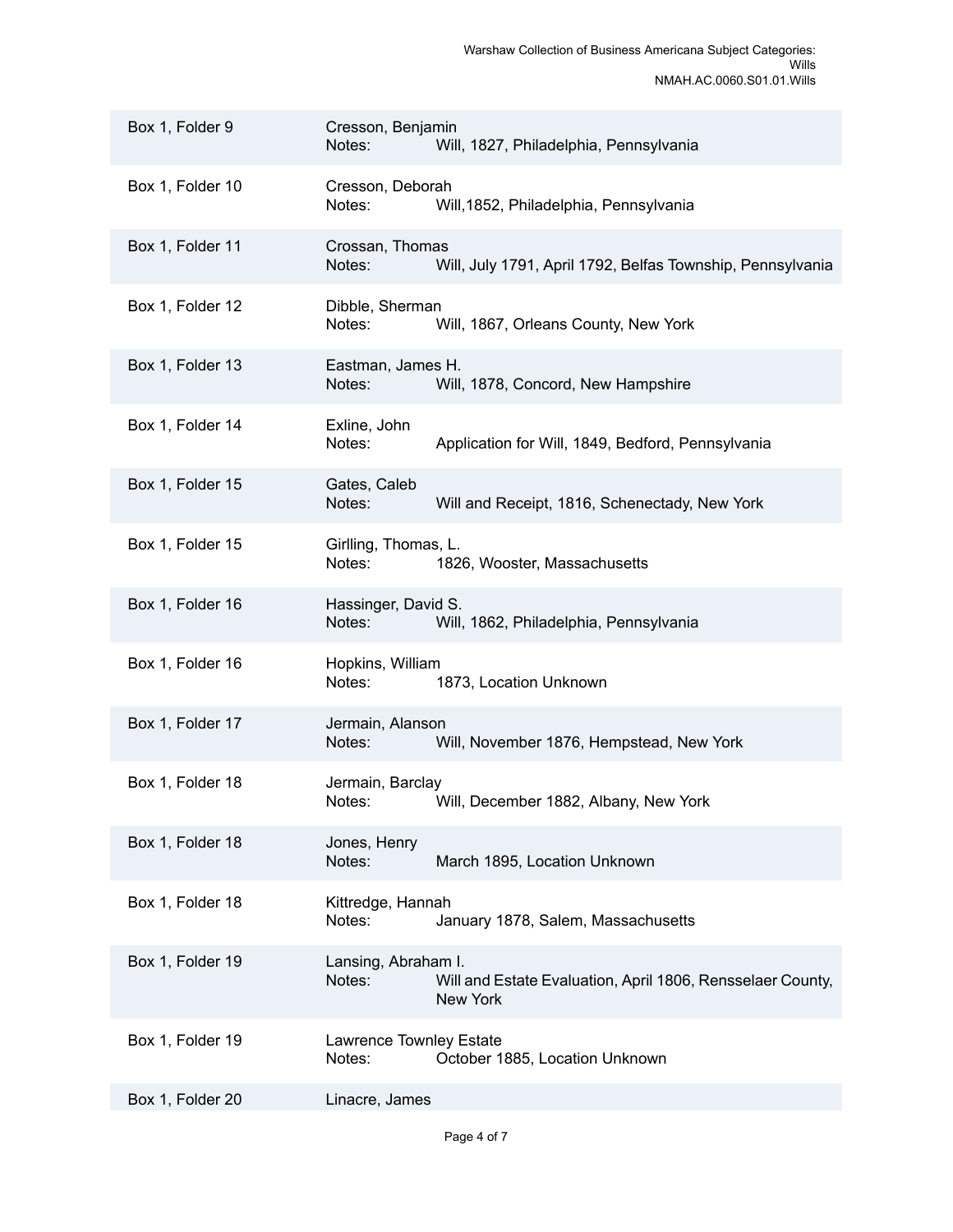|                           | Notes:                                 | Will and Correspondence Regarding Will, April 1835,<br>Albany, New York                    |
|---------------------------|----------------------------------------|--------------------------------------------------------------------------------------------|
| Box 1, Folder 1           | Lykins, Sarah<br>Notes:                | Will, November 1834, Philadelphia, Pennsylvania                                            |
| Oversize 70, Folder<br>20 | Marshall, Elizabeth Mortimer<br>Notes: | Will, January 1840, Lancaster, Cornwall                                                    |
| Box 1, Folder 20          | Martin, George<br>Notes:               | 1863, Location Unknown                                                                     |
| Box 1, Folder 20          | Mowatt, John<br>Notes:                 | June 1829, New York                                                                        |
| Box 1, Folder 21          | Nedder, Simon<br>Notes:                | 1820,<br>Will,<br>Receipt,<br>and<br>Notification<br>Death-<br>of<br>Schenectady, New York |
| Box 1, Folder 1           | Norton, Mary<br>Notes:                 | Copy of Will, 1669 printed 1877, Boston, Massachusetts                                     |
| Box 208, Folder 21        | Nottbeck, Jean<br>Notes:               | December 1863, New York, New York<br><b>NOT IN FOLDER</b>                                  |
| Box 1, Folder 21          | O'Brien, James<br>Notes:               | June 20, 1904, Williamstown, Massachusetts                                                 |
| Box 1, Folder 21          | Odell, Isaac<br>Notes:                 | January 1887, White Plains, New York<br><b>NOT IN FOLDER</b>                               |
| Box 1, Folder 22          | Pannel, Robert<br>Notes:               | Will, 1785, Albany, New York                                                               |
| Box 1, Folder 23          | Pardon, Jane<br>Notes:                 | Will, August 1923, Albany, New York                                                        |
| Box 1, Folder 23          | Randall, Sarah<br>Notes:               | September, 1865, Otsego, New York                                                          |
| Box 1, Folder 23          | Rathbone, John Jr.<br>Notes:           | 1842, New York                                                                             |
| Box 1, Folder 24          | Rodman, Thomas<br>Notes:               | Will, March 1762, Long Island, New York                                                    |
| Box 1, Folder 1           | Rumball, Silvester<br>Notes:           | Probate of Will, October 1683, Location Unknown                                            |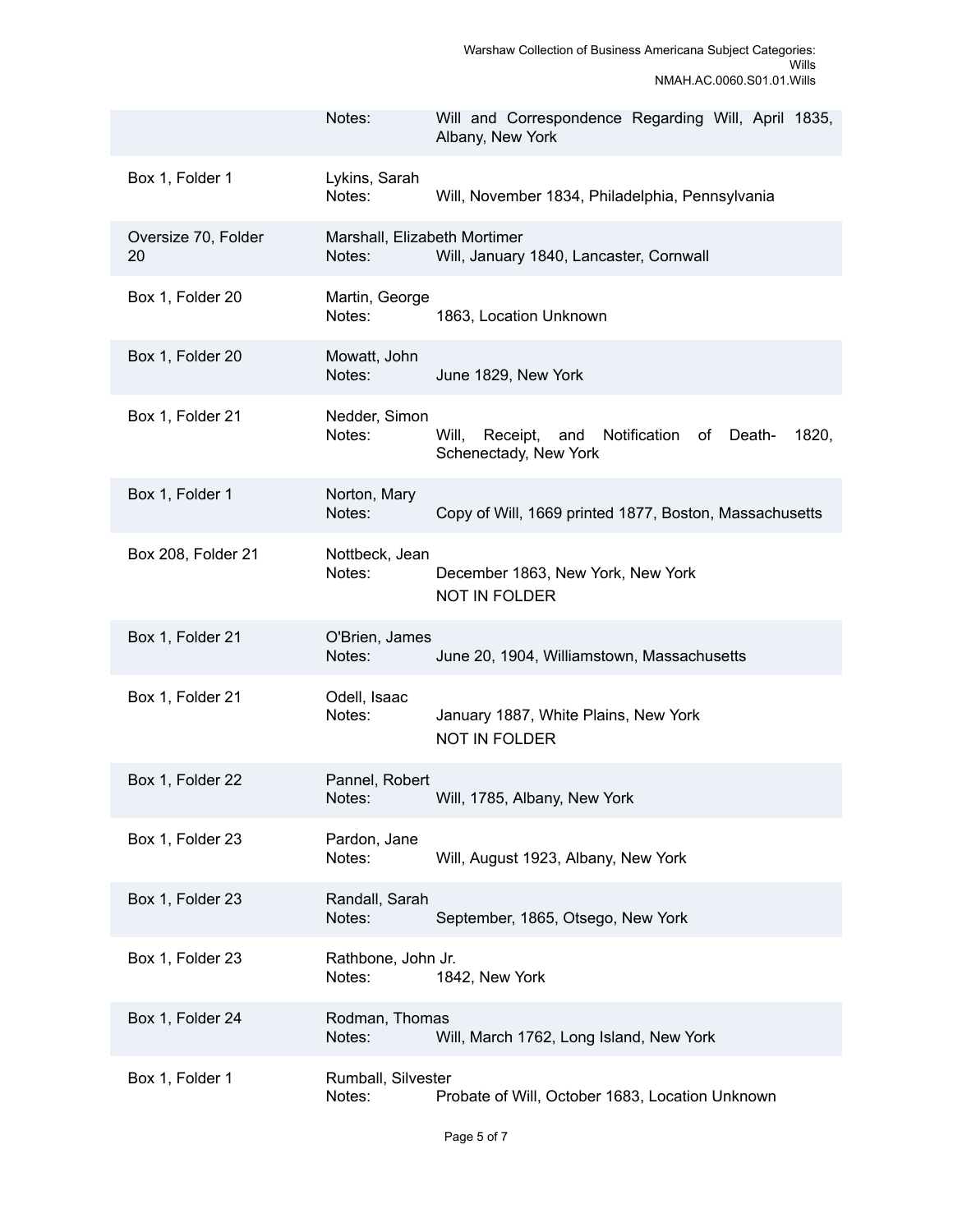| Oversize 70, Folder<br>24 | Rush, Henrietta<br>Notes:      | 1874, Philadelphia, Pennsylvania                                                  |
|---------------------------|--------------------------------|-----------------------------------------------------------------------------------|
| Box 1, Folder 25          | Ryan, William<br>Notes:        | Will and Insurance, March 1868, Albany, New York                                  |
| Box 1, Folder 26          | Sanford, Samuel T.W.<br>Notes: | Will, Certificate of Execution of Will, September 1879, Long<br>Island, New York  |
| Box 1, Folder 1           | Sayre, Joel<br>Notes:          | Will copy and Register, October 1818, New York, New York                          |
| Oversize 70, Folder<br>26 | Sumner, Hanson<br>Notes:       | March, 1874, Albany, New York                                                     |
| Box 1, Folder 27          | Ten Broeck, Abraham<br>Notes:  | Will, February 1810, Albany, New York                                             |
| Box 1, Folder 27          | Thislock, William<br>Notes:    | September 1850, Location Unknown                                                  |
| Box 1, Folder 27          | Thorne, Jonathon<br>Notes:     | January 1868, Location Unknown                                                    |
| Box 1, Folder 1           | Thorpe, Robert<br>Notes:       | Estate Account, March 1832, Sussex County, England                                |
| Oversize 70, Folder<br>28 | Tillott, James A.<br>Notes:    | Will Execution,<br>Notice of Death,<br>October<br>1860,<br>Poughkeepsie, New York |
| Box 1, Folder 29          | Truax, Isaac<br>Notes:         | Will, 1837, Schenectady, New York                                                 |
| Box 1, Folder 29          | Turner, Amy<br>Notes:          | Receipt for Certificate of Estate, April 1859, Poughkeepsie,<br>New York          |
| Box 1, Folder 30          | Van Leuven, Peter<br>Notes:    | Will, June 1899, Albany, New York                                                 |
| Box 1, Folder 31          | Van Solingen, Edward<br>Notes: | Will, January 1862, Elizabeth, New Jersey                                         |
| Box 1, Folder 32          | Von Hof, Daniel<br>Notes:      | March 1895, Albany, New York<br><b>NOT IN FOLDER</b>                              |
| Box 1, Folder 33          | Williams, David                |                                                                                   |